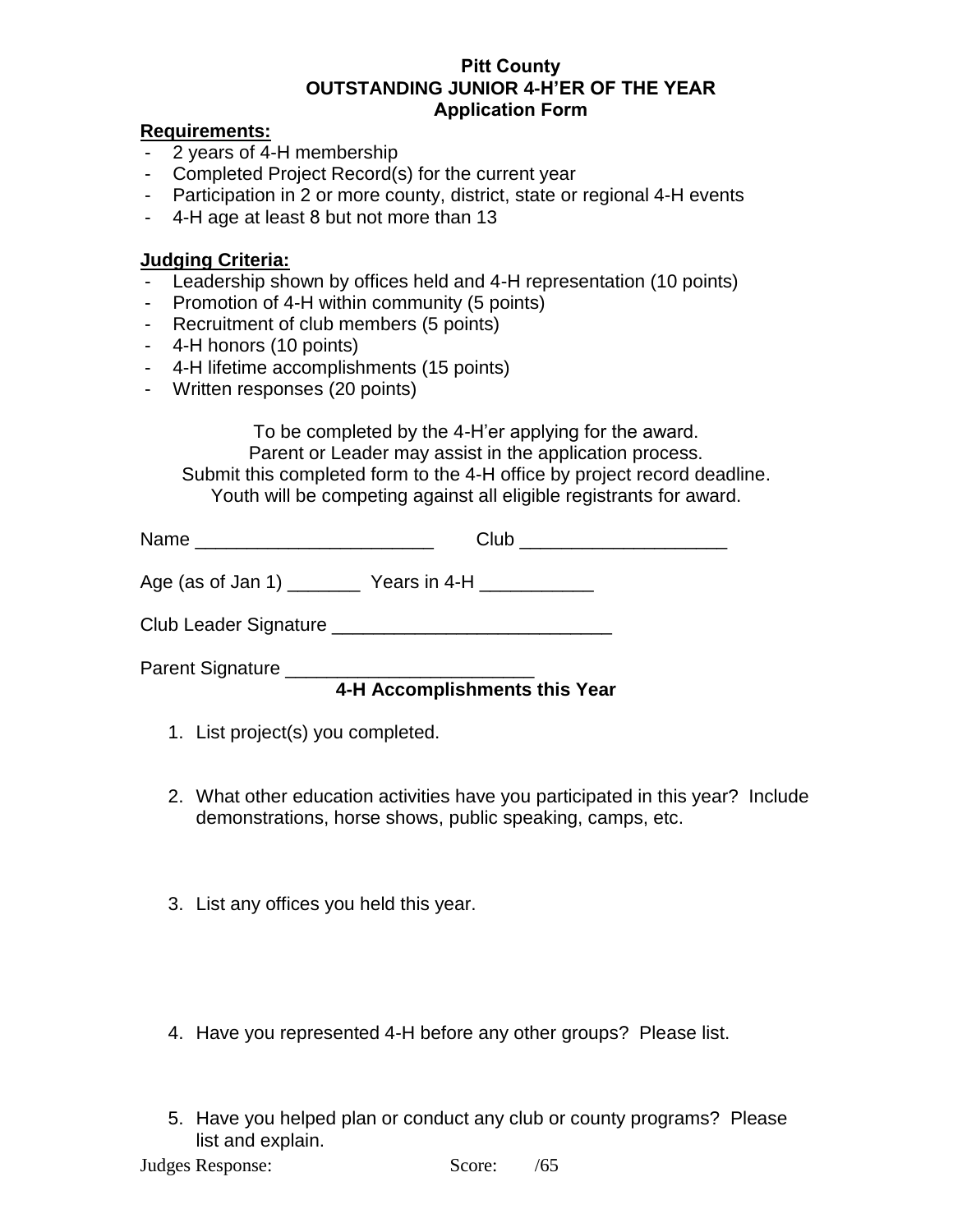6. Have you recruited any new club members or leaders? Please list.

7. Have you received any honors for your 4-H work this year? Please list.

### **Lifetime 4-H Achievements**

# **Written Response – Please limit to the space provided.**

8. Why would you encourage other young people to join 4-H?

9. What was your greatest leadership moment in your 4-H career?

10. Describe a situation where you learned a great deal through 4-H.